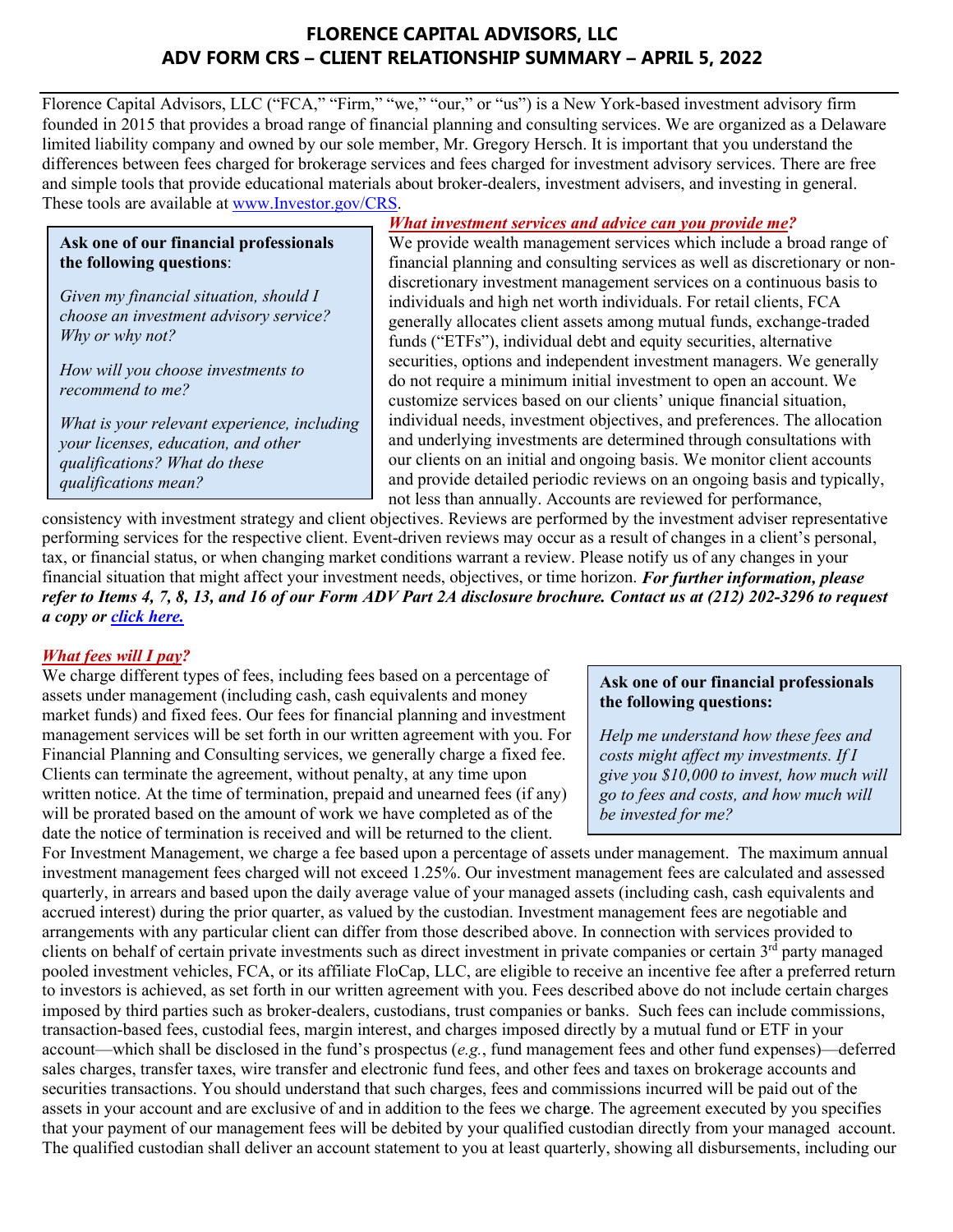advisory fees deducted from the account. We encourage you to review all account statements for accuracy. *You will pay fees and costs whether you make or lose money on your investments. Fees and costs will reduce any amount of money you make on your investments over time. Please make sure you understand what fees and costs you are paying*.

*More detailed information about our fees and other costs associated with investing, along with applicable conflicts can be found in Items 5, 6, 10, and 15 of our Form ADV Part 2A disclosure brochure. Contact us at (212) 202-3296 to request a copy or [click here.](https://adviserinfo.sec.gov/firm/summary/281038)* 

*What are your legal obligations to me when acting as my investment adviser? How else does your firm make money and what conflicts of interest do you have?*

**Ask one of our financial professionals the following questions:**

*How might your conflicts of interest affect me, and how will you address them?*

*When we act as your investment adviser*, we have a fiduciary duty to you. We endeavor at all times to put the interests of our clients first. Recommendations will only be made to the extent that they are reasonably believed to be in the best interests of the client. At the same time, the way we make money may create conflicts with your interests. You should understand and ask us about these conflicts because they can affect the investment advice we provide you. Here is an example to help you understand what this means. Because we charge an asset-based fee for asset

management services, the more assets that are in your advisory account, the more you will pay in fees. This presents a conflict of interest because we have an incentive to encourage you to increase the assets in your account. With regard to Financial Planning and Consulting services, Clients should understand that a conflict of interest exists because we have an incentive to recommend our investment management services as we will receive additional compensation for such services. Advice and recommendations can also be given on non-securities matters and any implementation of our recommendations is entirely at your discretion. You are free at all times to accept or reject any or all recommendations we make, and you retain the authority and discretion on whether or not to implement any recommendations. *More detailed information about our conflicts of interest can be found in Items 4, 10, 11,12, 14, and 15 of our Form ADV Part 2A disclosure brochure. Contact us at (212) 202-3296 to request a copy or [click here.](https://adviserinfo.sec.gov/firm/summary/281038)*

*How do your financial professionals make money?* Mr. Greg Hersch, FCA's CEO, CCO and managing member, collects a salary and participates in the profits and losses of FCA. In addition, Mr. Hersch receives commission and other compensation (including 12b-1 fees and placement fees) as a registered representative of Old City Securities, a FINRA registered broker-dealer, when clients open a brokerage account with Old City and implement recommended transactions. He also is and independent insurance agent and receives commissions when clients purchase insurance that he has recommended. Mr. Hersch also serves as a board member on companies' boards. The additional compensation received by Mr. Hersch creates conflicts of interest. *More detailed information about the way financial professionals make money, along with applicable conflicts can be found in Items 4, 5, 10, and 14 of our Form ADV Part 2A disclosure brochure. Contact us at (212) 202-3296 to request a copy or [click here.](https://adviserinfo.sec.gov/firm/summary/281038)* 

**Ask one of our financial professionals the following questions:**

*As a financial professional, do you have any disciplinary history? For what type of conduct?*

*Do you or your financial professionals have legal or disciplinary history?* Yes. Please go to **[www.Investor.gov/CRS](http://www.investor.gov/CRS)** for a free and simple search tool to research us and our financial professionals.

*Additional Information.* You may obtain additional information and/or request a copy of this Form CRS by going to [https://adviserinfo.sec.gov/](https://adviserinfo.sec.gov/firm/summary/124038) or

by calling Gregory Hersch, who is your primary contact person and is also a registered representative of a broker-dealer independent of FCA, at **(212) 202-3296**.

**Ask one of our financial professionals the following questions:** *Who is my primary contact person? Is he or she a representative of an investment adviser or broker –dealer? Who can I talk to if I have concerns about how the person is treating me?*